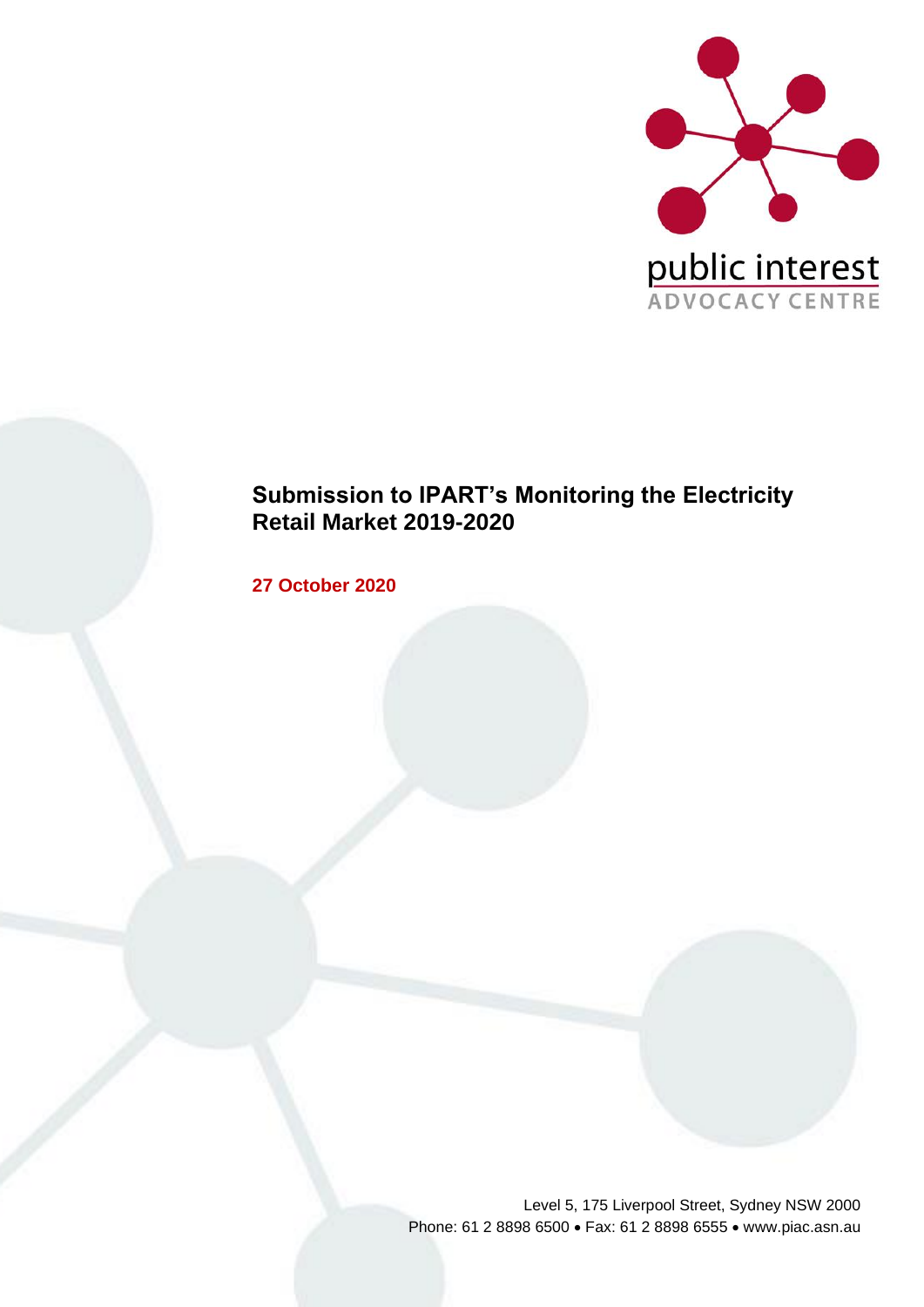## **About the Public Interest Advocacy Centre**

The Public Interest Advocacy Centre (PIAC) is an independent, non-profit legal centre based in Sydney.

Established in 1982, PIAC tackles barriers to justice and fairness experienced by people who are vulnerable or facing disadvantage. We ensure basic rights are enjoyed across the community through legal assistance and strategic litigation, public policy development, communication and training.

## **Energy and Water Consumers' Advocacy Program**

The Energy and Water Consumers' Advocacy Program (EWCAP) represents the interests of lowincome and other residential consumers of electricity, gas and water in New South Wales. The program develops policy and advocates in the interests of low-income and other residential consumers in the NSW energy and water markets. PIAC receives input from a community-based reference group whose members include:

- NSW Council of Social Service:
- Combined Pensioners and Superannuants Association of NSW;
- Ethnic Communities Council NSW;
- Salvation Army;
- Physical Disability Council NSW;
- St Vincent de Paul NSW;
- Good Shepherd Microfinance;
- Affiliated Residential Park Residents Association NSW;
- Tenants Union;
- Solar Citizens; and
- The Sydney Alliance.

## **Contact**

Douglas McCloskey or Thea Bray Public Interest Advocacy Centre Level 5, 175 Liverpool St Sydney NSW 2000

T: (02) 8898 6500 E: [dmccloskey@piac.asn.au](mailto:dmccloskey@piac.asn.au) or [tbray@piac.asn.au](mailto:tbray@piac.asn.au)

Website: [www.piac.asn.au](http://www.piac.asn.au/)



**F** Public Interest Advocacy Centre



The Public Interest Advocacy Centre office is located on the land of the Gadigal of the Eora Nation.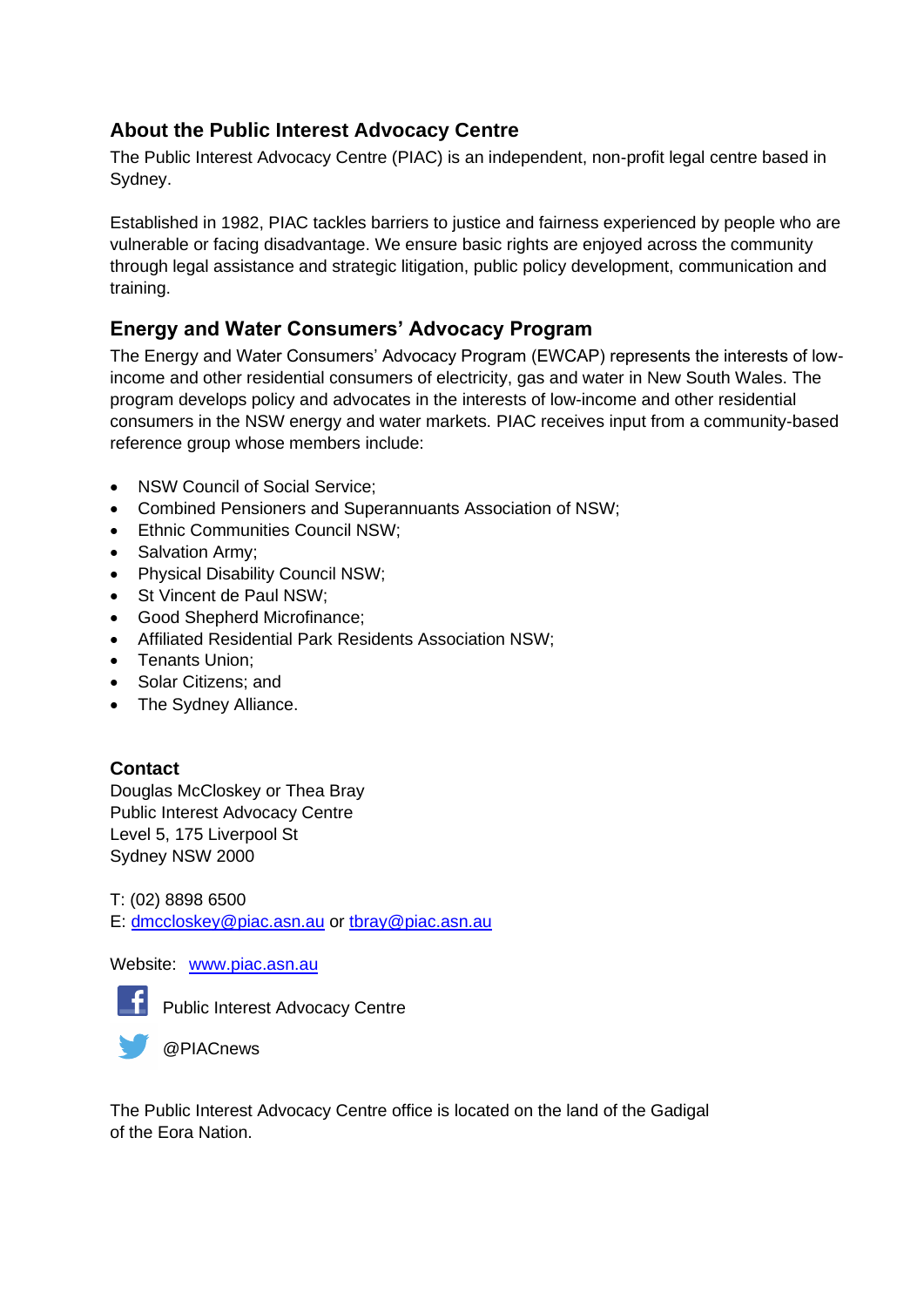# **Contents**

| Submission to IPART's Monitoring the Electricity Retail Market 2019-20201                                                                                           |
|---------------------------------------------------------------------------------------------------------------------------------------------------------------------|
|                                                                                                                                                                     |
|                                                                                                                                                                     |
| 2.1 The Impact of COVID -19 on the electricity market and 2.1.1 Impact on energy                                                                                    |
| 2.1.2 Retailers have been asked to take on additional responsibility and 2.1.3                                                                                      |
| 2.2.3 Amendments to switching processes to incentivise competitive pricing 4                                                                                        |
| 2.3.1 Energy Security Board's review of post 2025 market design, 2.3.2 Better enabling<br>customers to manage their electricity and 2.3.3 Consumer protections need |
| Protection for consumers in embedded networks and Access to the NSW Social                                                                                          |
|                                                                                                                                                                     |
| 3 Structure of the market - barriers to entry, expansion and exit6                                                                                                  |
|                                                                                                                                                                     |
|                                                                                                                                                                     |
|                                                                                                                                                                     |
|                                                                                                                                                                     |
| 5.1 Most customers are on market offers, 5.2 Switching has declined slightly and 5.2.1                                                                              |
| 5.2.3 Difficulty comparing offers may be constraining engagement, but work is in                                                                                    |
|                                                                                                                                                                     |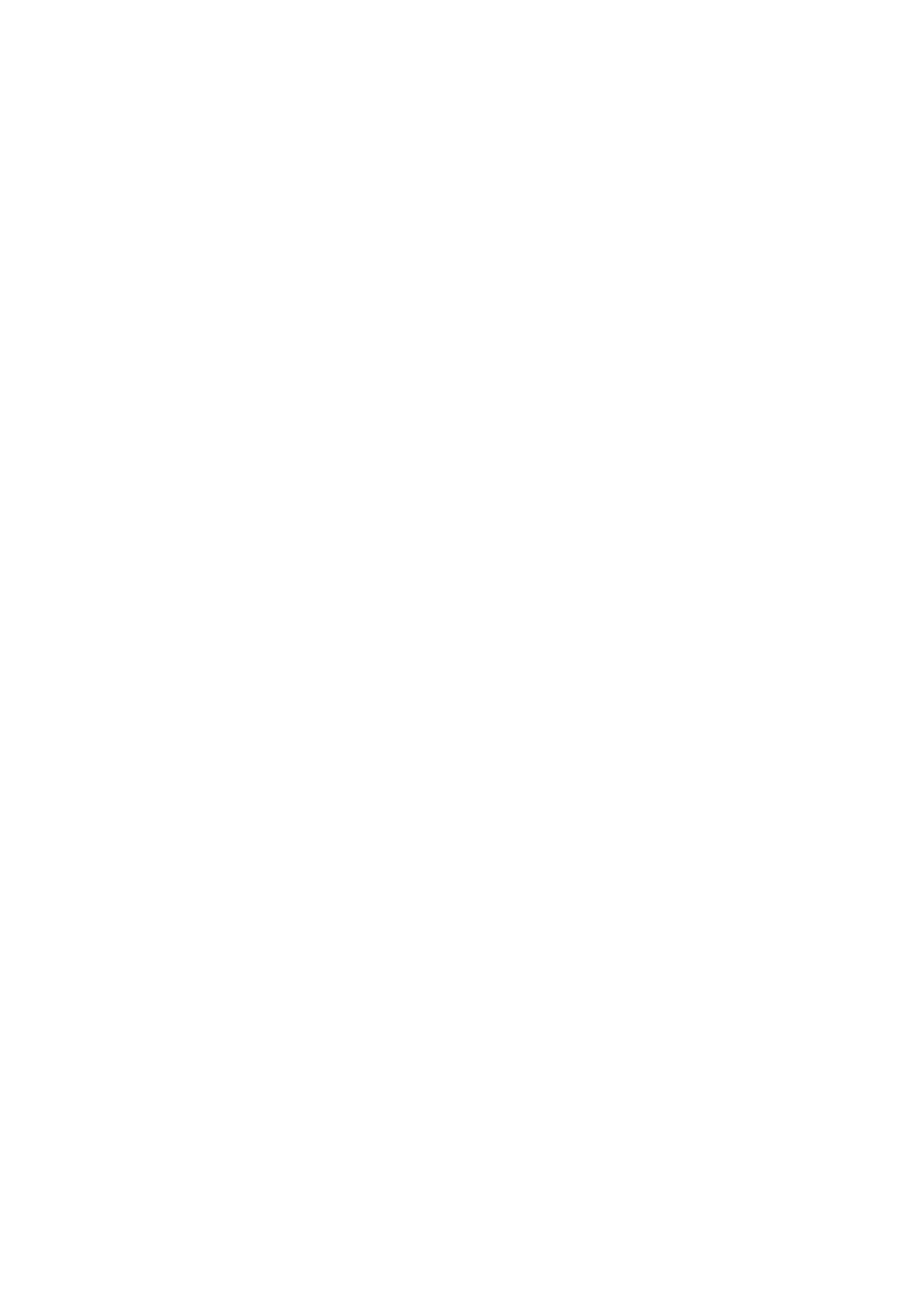## <span id="page-4-0"></span>**Introduction**

PIAC welcomes the opportunity to respond to the Independent Pricing and Regulatory Tribunal's (IPART) Monitoring the Electricity Retail Market 2019-2020.

This regular review is a vital examination of the functioning of the electricity market and how it is working for NSW consumers. We are very pleased that this year's review provides even better insight and analysis than previous reviews.

PIAC agrees with IPART that people will experience more financial hardship in the current financial year. The extent of the hardship that started due to the extreme weather over the 2019- 20 summer and was compounded by the impact of COVID-19 will not be fully seen until well into this financial year. PIAC commends IPART's plan for the next retail review to have a broader scope to capture consumer distress.

<span id="page-4-1"></span>PIAC makes comment on specific components of the Review, as set out below.

# **2 Context for our review**

## <span id="page-4-2"></span>**2.1 The Impact of COVID -19 on the electricity market and 2.1.1 Impact on energy consumers**

As articulated in the Review, more hardship is expected in the current financial year than in the previous financial year that this Review covers.

Evidence has shown that many households prioritise energy bill payments over other essentials. Households often do this through behaviours that may increase their financial vulnerability.

AER data showing a relatively small change in the use of payment plans, arrears and participation in hardship programs indicates people have likely been running down savings, drawing on superannuation, reducing other costs, incurring debts, and borrowing in order to pay their electricity bills. As these practices become less sustainable and more people find themselves in financial difficulties, the number of people impacted and needing to access retailer support will increase.

The debt and payment difficulty impacts currently being seen in market data are likely to represent the 'tip of the iceberg' of the impacts of COVID-19.

Payment difficulties are likely to continue for some time and the debt accumulation which lags it is likely to increase. For example, there are a large number of small businesses (particularly in hospitality, tourism and entertainment) that, even with current payment support, are insolvent and/or accumulating debt. There is likely to be significant increase in business failure, with flowon impact to employment and incomes. Reductions in JobKeeper and JobSeeker payments will exacerbate this. The possibility of future waves of infection remain.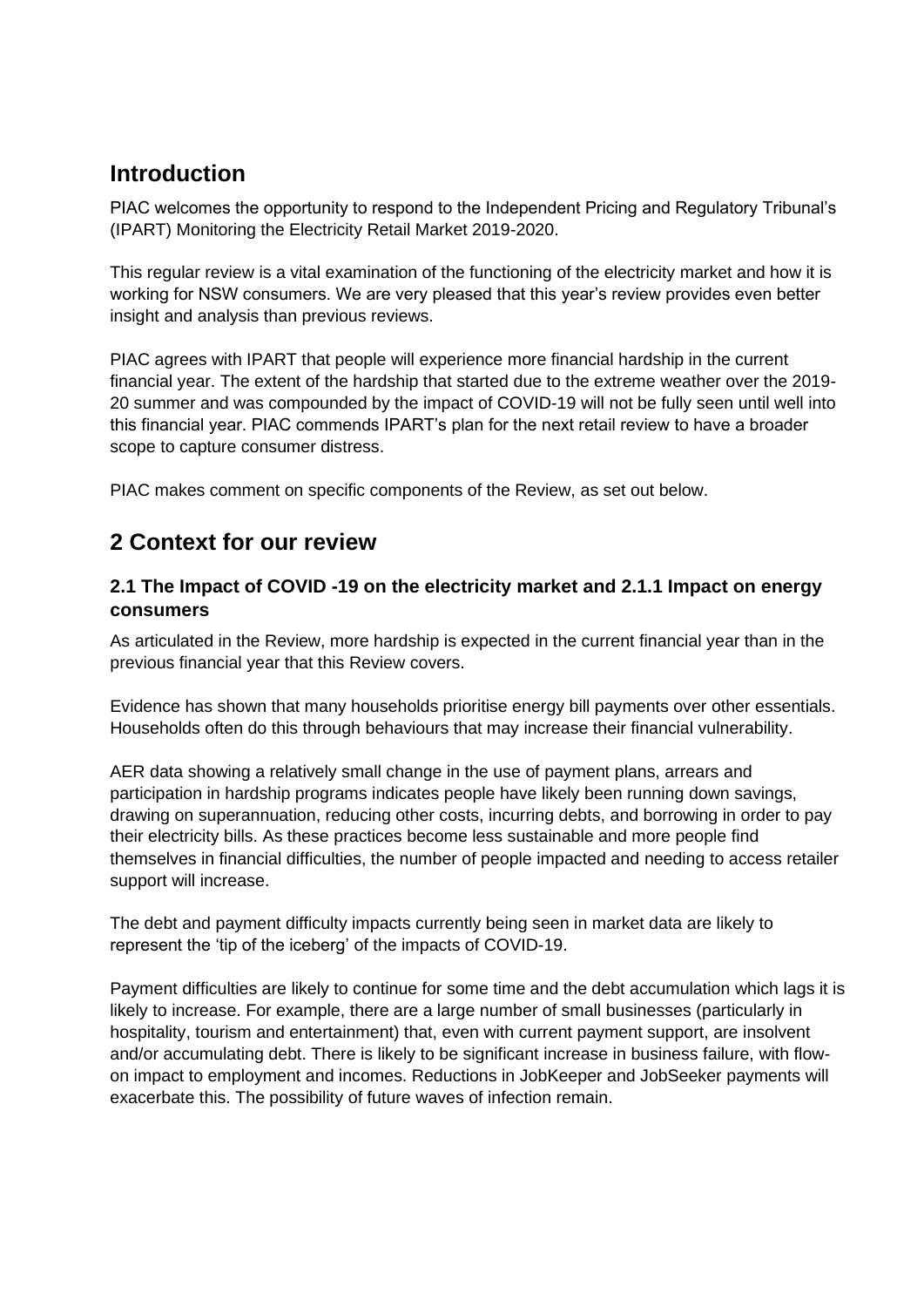## <span id="page-5-0"></span>**2.1.2 Retailers have been asked to take on additional responsibility and 2.1.3 Supporting the financial stability of the retail market**

The measures taken by the energy industry to date to deal with the potential financial issues related to COVID-19 are mostly placeholders –such as the Australian Energy Regulator's (AER) non-binding Statement of Expectations (SOE), the 'network relief package', and the Australian Energy Market Commission's (AEMC) recommended changes to Retailer of Last Resort (ROLR) scheme. They do not offer significant new measures to address issues with debt accumulation and other problems relating to potential widespread inability to pay.

The July revision of the AER's SOE allowed disconnection of consumers who were not in contact with their retailer. This places the burden on the consumer to be 'in contact', while allowing the retailer to determine the level and nature of contact required to avoid disconnection. This returns the system to a more 'normal' setting, people who have legitimate reasons not to contact their retailers may be disconnected or threatened with disconnection. These reasons can include:

- They have not experienced difficulty paying before and are not aware of supports available.
- They had previous negative experience with a retailer and do not expect to be assisted, or assisted in a meaningful way.
- They are too stressed about financial issues to discuss them with a retailer, as they believe they will be required to make a payment they cannot afford.
- They do not relate to terms such as 'hardship' used by retailers.

The NSW Government also stepped in and made changes to the Energy Accounts Payment Assistance (EAPA) vouchers, increasing the maximum number of vouchers which can be obtained per assessment to total \$400, up from \$300. This coincided with the implementation of already planned changes to EAPA that:

- Increase the amount of information required by community organisations from people in crisis, including the collection of potentially private information that must also be provided to the Department. This increases the burden on both community providers and people seeking assistance, presenting a potential practical barrier to receiving assistance.
- Require larger amounts of compliance work for people issuing the vouchers many of whom are volunteers. This may have contributed to the reduction in organisations offering EAPA vouchers as part of their assistance.
- Re-introduced limiting the number of vouchers organisations can provide (which can result in voucher rationing), and significantly reduced the scope of providers to issue more vouchers to people in 'exceptional circumstances'.

In addition, many of the EAPA volunteers are older and have withdrawn in response to public health messaging, which has further impacted providers ability to offer EAPA voucher services.

This is likely to have had an impact of the delivery of EAPA vouchers. The Government recognised this, implementing provision of EAPA through ServiceNSW. This rapid response was welcome. If it is not already being done, PIAC suggests Service NSW provide community organisation contact details to clients who are interested so that they can be offered the additional support these organisations can provide. In the longer term, use of ServiceNSW represents a significant departure from the structure and principle underpinning EAPAs provision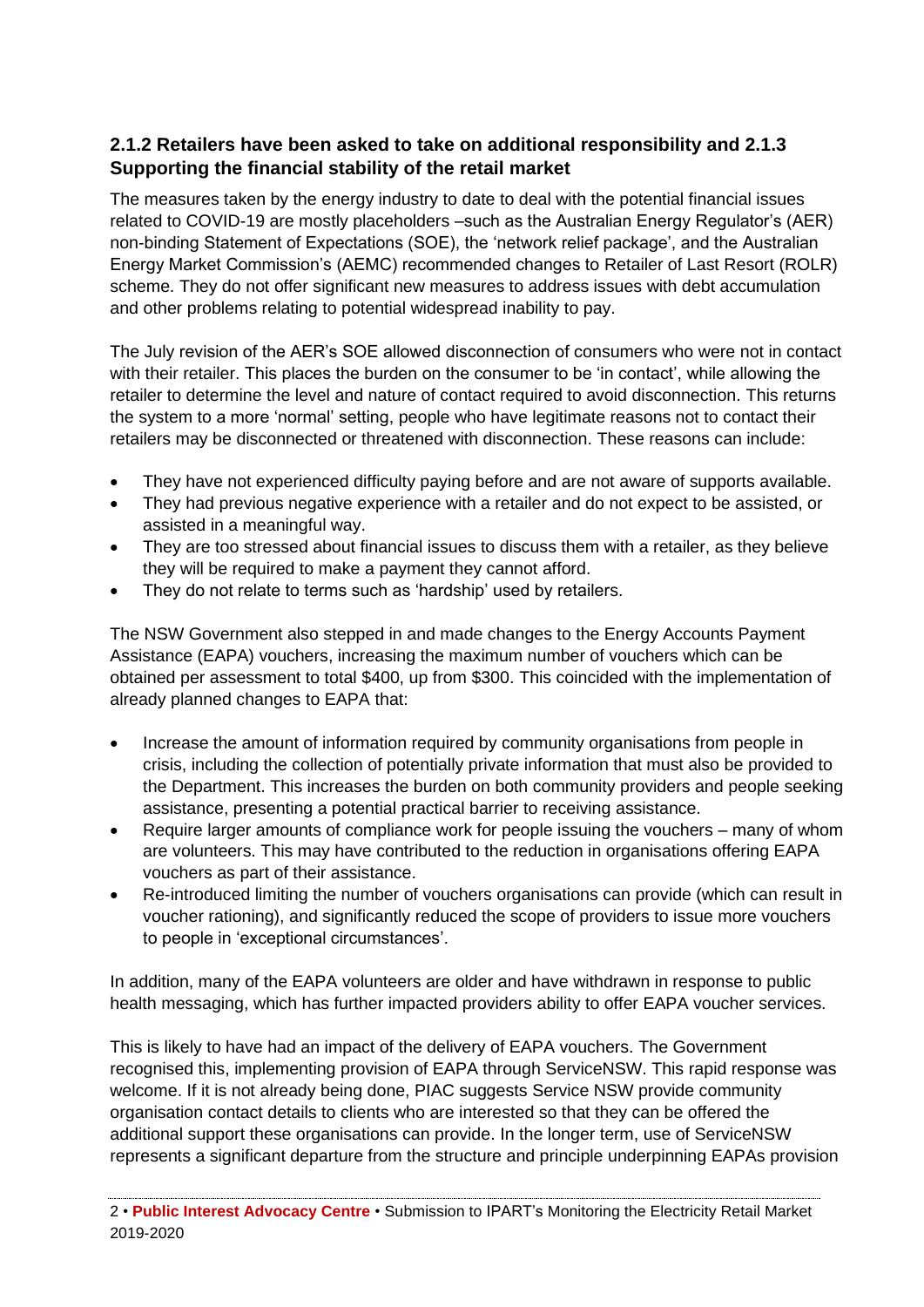through community organisations. PIAC recommends the Government consult with PIAC, EWON and community providers to review the operation of EAPA by ServiceNSW.

As noted above, the measures taken to date have been welcome, but do not represent substantive responses to the extraordinary impacts of COVID. PIAC considers now an appropriate juncture to consider all options to assist households facing payment difficulty. This should include:

- Providing additional, targeted NSW Government supports such as broadening the eligibility of the Low Income Household Rebate to include people on the Low Income Health Care Card.
- Making rebates proportional, to provide more significant assistance now. Introducing this in conjunction with an energy efficiency program would help address household energy affordability, and help reduce the on-going costs of rebates.
- Creating targets in the Energy Security Safeguard for residential and low income household retrofits and expanding the list of eligible energy saving activities.
- Promoting and expanding activities under the Appliance Replacement Offer would also help households on low incomes reduce their energy bills.
- Creating a government backstop Retailer of Last Resort (ROLR) may also be a more effective mechanism for addressing debt accumulation impact. This could be combined with a scheme for government purchase of groups of indebted customers, or the operation of a low-non profit default retailer, either by the government or a commissioned entity

PIAC contends that measures for consumer and market support should be targeted at supporting consumers, not ensuring all retailers remain viable. It is a reality and risk of any effective market that some unsustainable businesses will fail. It is not the role of governments to prevent this, but to ensure consumers are not negatively impacted by the failure of a private company providing an essential service.

## <span id="page-6-0"></span>**2.2.1 The default market offer commenced on 1 July 2019**

PIAC disagrees with IPART's statement: 'It is possible the DMO will lead to reduced competition and higher prices in the long term.' This statement appears to be more opinion than an assessment of evidence.

There are many scenarios where a well-designed and efficiency-targeted DMO enables lower overall prices. An effective DMO helps strip unnecessary churn costs and opaque internal crosssubsidies from retailers' costs. In doing so, it helps focus retailers on efficiency and non-price competition. In a market for a largely homogenous essential service, this is a positive outcome and one noted by IPART in this report. PIAC notes the recent ACCC retail monitoring report<sup>1</sup> and evidence that overall prices, including both market and standing offers, have decreased by a margin greater than the decrease in constituent costs. Where the DMO has resulted in more affordable prices for a majority of consumers, and more competition on product and service innovation, this should be recognised as a consumer benefit.

PIAC highlights the fact that embedded network customers were explicitly excluded from default market offer (DMO) protections. PIAC considers this unacceptable as many people in land lease

**Public Interest Advocacy Centre** • Submission to IPART's Monitoring the Electricity Retail Market 2019-

<sup>1</sup> ACCC, [Inquiry into the national electricity market, September 2020 report,](https://www.accc.gov.au/system/files/Inquiry%20into%20the%20National%20Electricity%20Market%20-%20September%202020%20report.pdf) October 2020, pp 10-15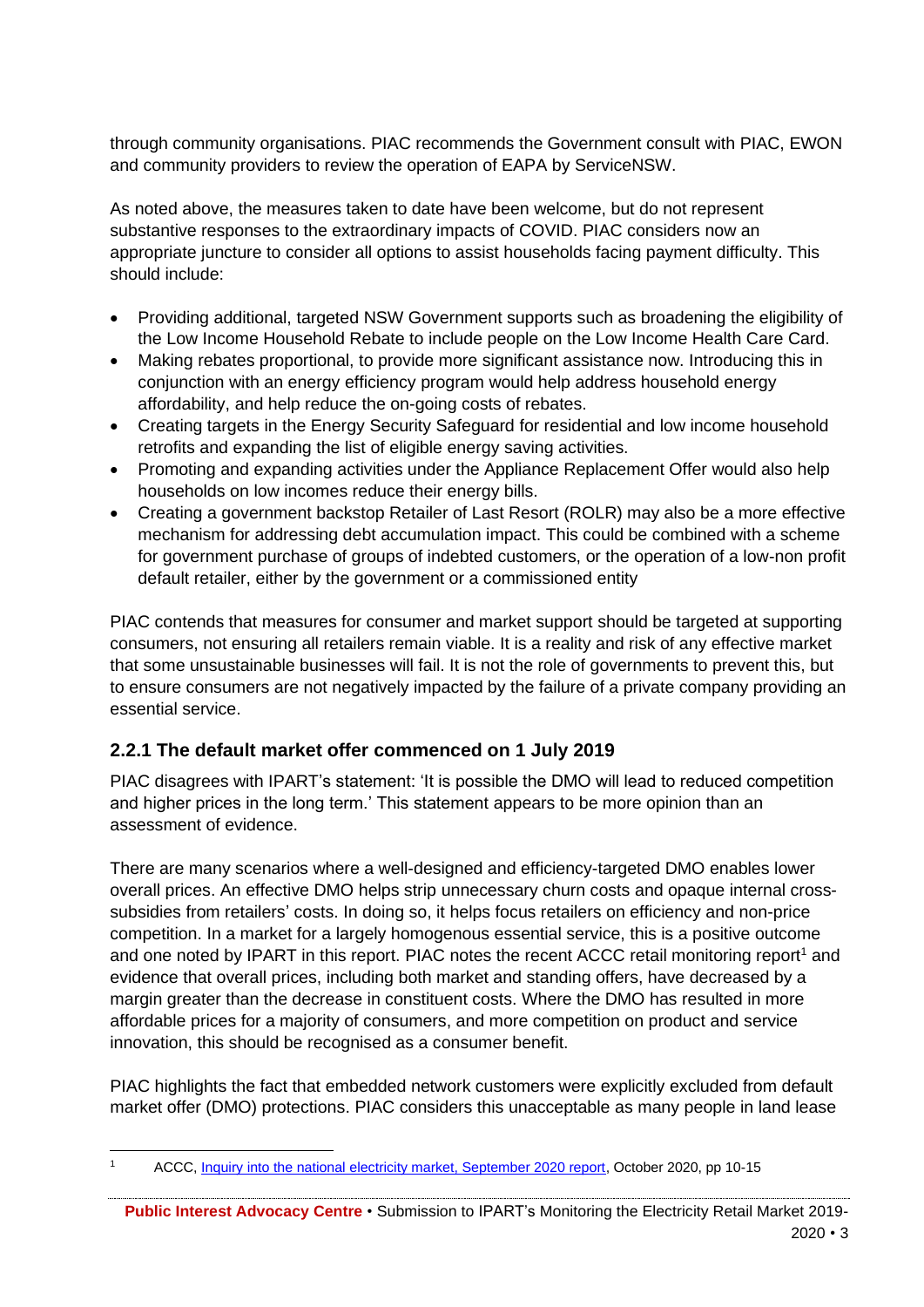communities run as embedded networks are on low incomes and in vulnerable financial situations, exacerbated by being ineligible to access EAPA vouchers.

PIAC recommends that IPART direct greater focus to the experience of consumers in embedded networks in future monitoring.

## <span id="page-7-0"></span>**2.2.3 Amendments to switching processes to incentivise competitive pricing**

PIAC supports the process to restrict customer 'saves' as part of the Reducing customers' switching times rule change<sup>2</sup>. 'Saves' have been shown to lead to below-cost offers to retain customers. It may also have allowed intentional retailer actions to 'strip' value of customers from future retailers, by ensuring that customers likely to 'churn' will become cost burdens for the next retailer. These practices are an unintended element of competition that are not sustainable or in the long term interests of consumers. PIAC considers saves a behaviour that provides temporary benefits a small group of 'active' consumers to the longer term detriment of the majority, and the market as a whole.

## <span id="page-7-1"></span>**2.3 Improving the future electricity market**

The move to a two-sided market offers a range of opportunities and risks for energy consumers. The benefits of more flexible demand and supply to the system can reduce costs for consumers, improve reliability, lower emissions and enable more consumer control of energy usage and bills. However, increased participation of demand in the wholesale market introduces new risks and costs, especially associated with increased communications and telemetry requirements and obligations associated with dispatch and scheduling. Importantly with increased consumer control and potential benefit, comes an increased obligation for engagement by consumers, which presents risks to the benefits being realised by all consumers.

PIAC considers the key problems a two-sided market needs to solve are:

- Some consumers want access to products and services that allow them more flexible demand, but have very limited opportunity due to a lack of offerings.
- Third parties are unable to access the wholesale market to offer products and services to consumers that want them.
- The wholesale energy market lacks efficient levels of demand flexibility.
- The market operator cannot transparently deploy the demand-side in the same way as generation.

Any reforms to determine the shape of new energy market must solve these problems at leastcost and most benefit to consumers and in a way that promotes the timely transition to a zeroemissions energy system.

## <span id="page-7-2"></span>**2.3.1 Energy Security Board's review of post 2025 market design, 2.3.2 Better enabling customers to manage their electricity and 2.3.3 Consumer protections need to be strengthened**

Market design and consumer protections are interdependent and must be considered concurrently. The Energy Security Board (ESB) does not specify any particular approach or

<sup>&</sup>lt;sup>2</sup> AEMC, Reduced customer switching times (retail), final determination, December 2019.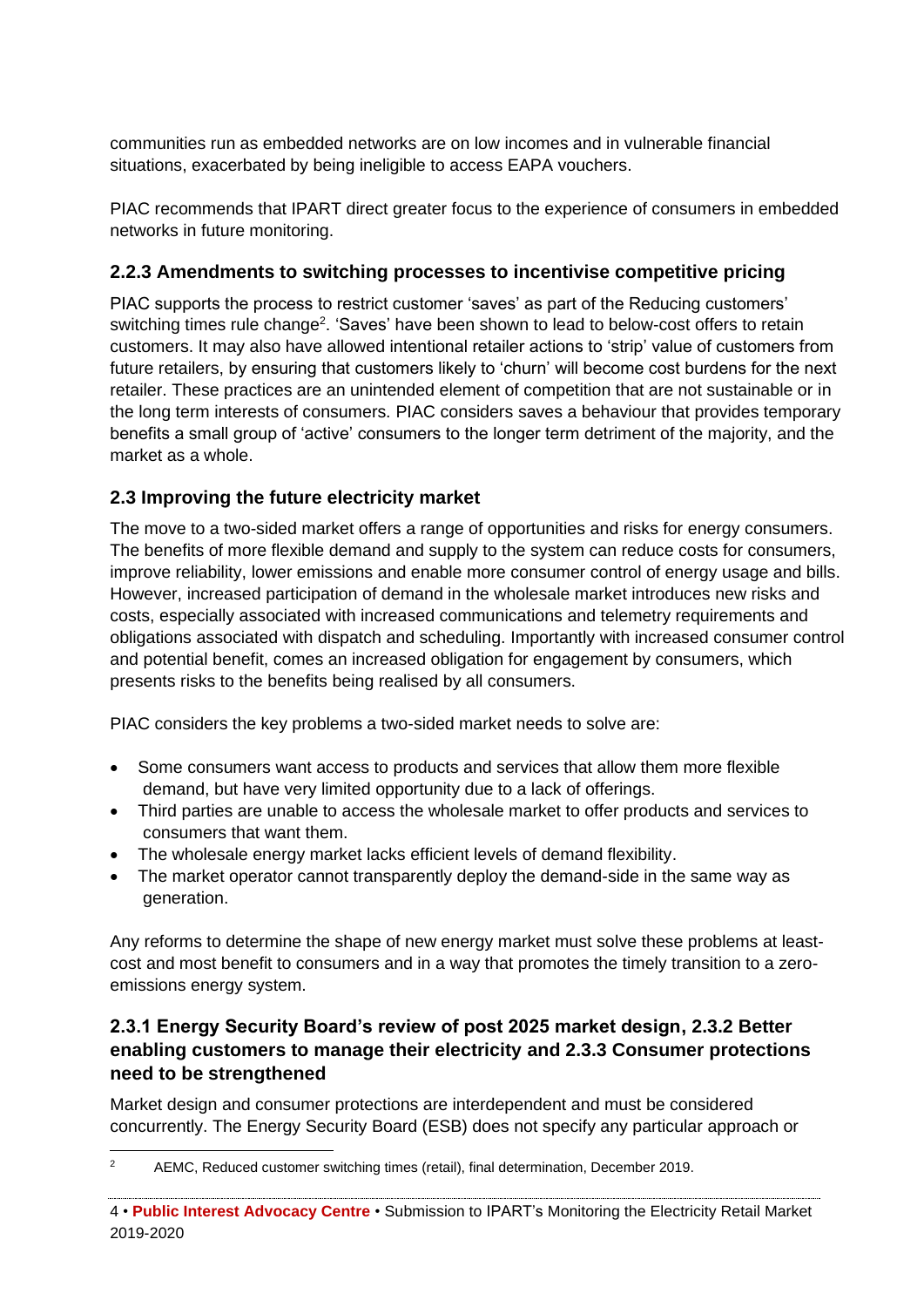options for consumer protections in the future market design, however, it does acknowledge their importance in delivering the post-2025 market and notes they are currently not fit for purpose. Appropriate consumer protections will be crucial to the success of the two-sided market and Distributed Energy Resources integration in particular.

The transformation of the energy system demands reform of the energy consumer protection framework so that protections can accommodate the broader range of services and technologies that constitute a person's essential energy supply.

PIAC advocates for a system where the protections offered to consumers, including Explicit Informed Consent obligations and dispute resolution procedures, are commensurate to the potential harm the consumer may face should something go wrong – the higher the potential harm, the stronger the protections offered to the customer. This reflects the nature of energy as an essential service and should not depend on the model of provision. Similarly, risk of less harm need only be met with proportionately lower protections. Caution must be exercised about how active we expect households to be in their energy decisions, both in terms of their interest and their capacity in a context of competing demands on time and resources. Both the structure of the new market, and its protections should be designed accordingly.

PIAC notes that the report by the Brattle Group, referred to in PowerShift and in IPART's review, was referring to energy service providers having 'an unfavourable culture and "can't do" attitude', rather than consumers.

## <span id="page-8-0"></span>**Protection for consumers in embedded networks and Access to the NSW Social Program for Energy Code**

There remains a range of issues related to embedded networks and progress on the AEMC framework is uncertain, with no guarantee it will address and remedy all major issues. PIAC recommends that IPART more closely examine the experience of consumers in embedded networks in future monitoring, with a particular focus on disconnections, access to protections and assistance measures, as well as relative prices paid.

PIAC highlights the outcome of the decision made in *Reckless v Silva Portfolios Pty Ltd t/as Ballina Waterfront & Tourist Park [2018] NSWCATAP 80.* This decision found the operator could not charge more for electricity than the rates that they paid themselves. An unintended consequence has been operators contracting with authorised retailers to provide electricity retail services to their residents. PIAC has heard from the Tenants Union of NSW that residents in several land lease communities have been approached by an authorised retailer who is now responsible for their connection, often without explicit consent.

PIAC is concerned consumers such as these, in vulnerable situations, do not have the fundamental right to exercise explicit informed consent. These consumers are being unreasonably threatened with disconnection, without any alternative but to agree to deals that are significantly more expensive than their previous arrangements.

PIAC is working with the Tenants Union of NSW to understand the scope of this issue in land lease communities, and the details of residents' experiences. PIAC urges IPART to investigate this issue as part of a more explicit focus on embedded networks.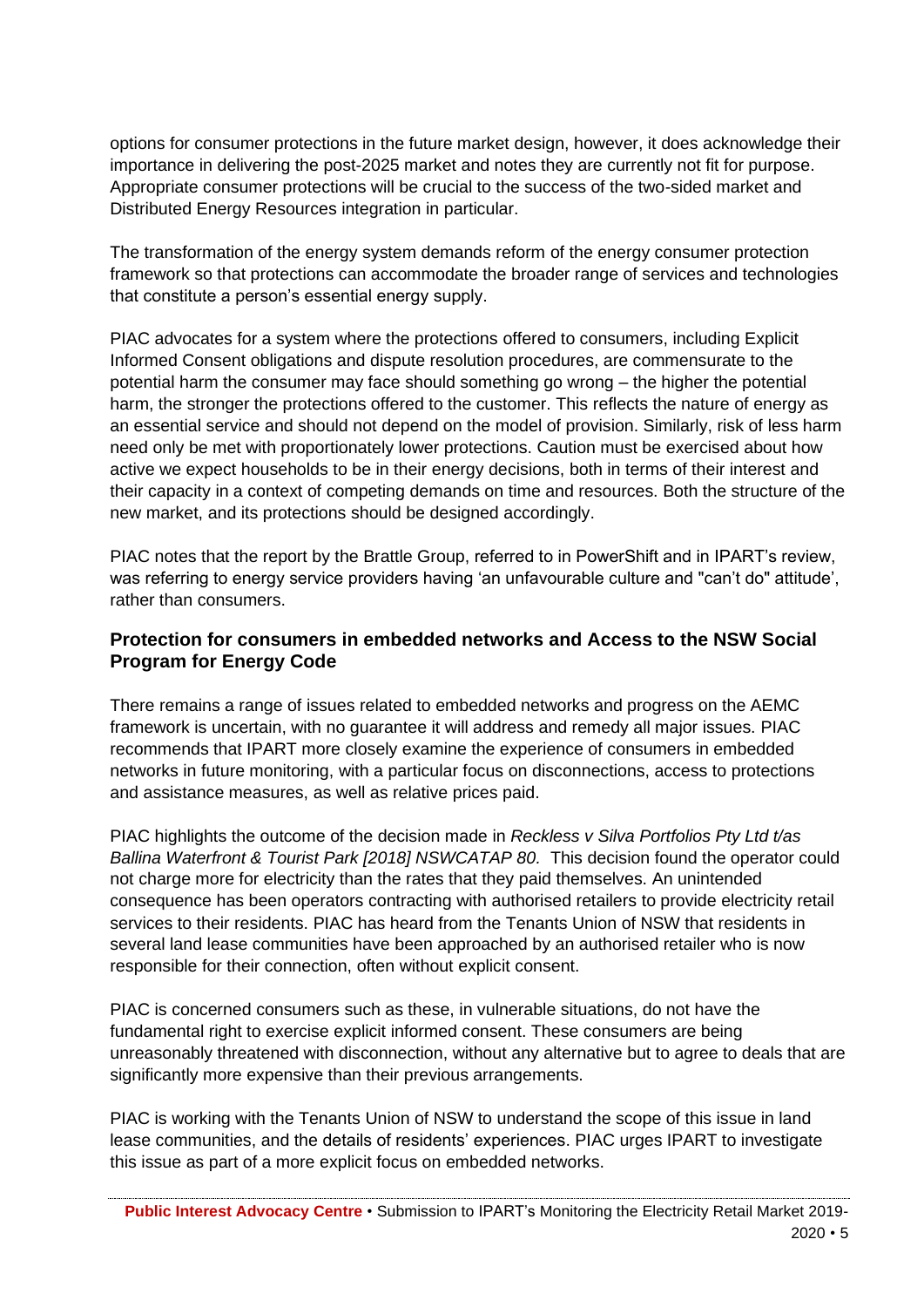Many consumer protection issues experienced by people in embedded networks, particularly land lease communities, are within the scope of the NSW Government to address and should be addressed as a matter of priority. This includes: eligibility for EAPA vouchers, accessing rebates, and connection security, metering and pricing regulation.

### <span id="page-9-0"></span>**Expanding the role of EWON to support all energy consumers**

PIAC supports IPART's draft recommendation 2, but recommends it be amended to include:

- The NSW Government work with EWON to undertake an audit of embedded networks in NSW. The audit should be used to find out how many embedded networks there are, where they are, how many consumers are in the embedded network and how they operate, including where embedded network retailers are involved. Understanding these issues and developing ways to incorporate them into regulatory frameworks will ensure all NSW households are protected equally.
- Predatory behaviour by embedded network retailers in land lease communities be investigated and the NSW Government to develop a fair pricing structure for operators to supply and charge electricity to residents.

## <span id="page-9-1"></span>**3 Structure of the market – barriers to entry, expansion and exit**

### <span id="page-9-2"></span>**3.1.1 The number of active retailers increased in 2019-20**

Although there has been an increase in retailers and brands in NSW in 2019-20, this is not necessarily a benefit for consumers. Increased competition can lead to higher retail charges with no product benefits, as explained in The Thwaites Review:

A number of retailers stated that competition had increased costs associated with marketing, customer acquisition and retention cost (CARC). The review panel was told by retailers it consulted with that winning new customers is a significant expense.<sup>3</sup>

#### And:

Other than increasing costs of competition to acquire and retain customers, the panel heard limited explanations from retailers to explain their increases in retail charges. Some retailers suggested that increased retail margins were needed to attract competition.<sup>4</sup>

#### And:

These additional costs of competition that consumers are paying for have not improved the reliability or accessibility of the product they are purchasing. Nor have the benefits of competition offset the additional costs incurred by consumers. As consumers cannot opt out of the energy market, the costs of competition increase prices for consumers. Without any strong mechanism to constrain prices for all consumers, the prices that Victorian consumers pay will likely remain high.<sup>5</sup>

<sup>3</sup> Thwaites, John, *Independent Review into Electricity and Gas Markets in Victoria,* 23.

<sup>4</sup> Ibid.

<sup>5</sup> Ibid, 24.

<sup>6</sup> • **Public Interest Advocacy Centre** • Submission to IPART's Monitoring the Electricity Retail Market 2019-2020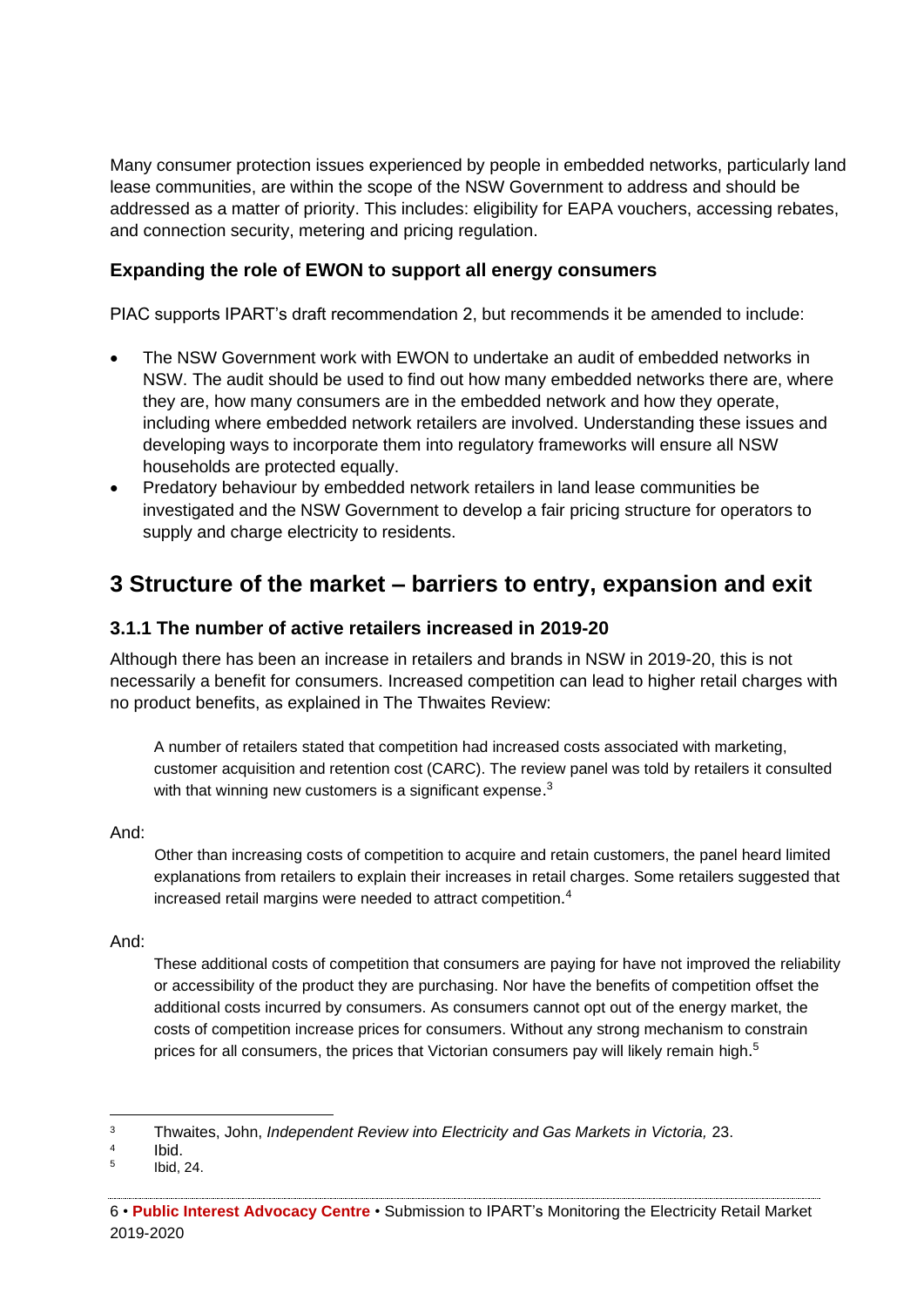PIAC disagrees with IPART that the DMO is a negative impactor on retail competition. If the number of retailers has increased while the DMO has been in place, and overall prices have decreased – at worst, the evidence suggests the DMO has had no impact upon this competition indicator.

## <span id="page-10-0"></span>**3.2.2 Some observations on economies of scale**

The economies of scale survey responses provide an important insight into the current efficiency of the market. Most retailers (71%) indicate that a market share in excess of 6% is needed to achieve economies of scale. Yet the market currently has only 4 retailers with more than 6% of the market, the remaining 29 retailers share just 11.1% of the market. This may indicate that having more retailers is not necessarily an indicator of a better functioning and more efficient market. Rather, it could be better to assess how efficient the retailers operating in the market are, and how consistently they are delivering better outcomes for all consumers.

# <span id="page-10-1"></span>**4 Retailer behaviour and outcomes**

A well-functioning competitive market should deliver products and services that best reflect consumer preferences, not necessarily a wider range of products.

PIAC supports the comment in the Review that the DMO has reduced the spread of prices in the market, while increasing non-price competition. In the provision of a largely homogenous base product, price competition can be regarded as a market failure. Therefore, a reduction in pure price competition, and a move to product enhancement and 'innovation' is positive and accords with PIAC's view that a properly regulated price would drive innovation and better consumer outcomes.

## <span id="page-10-2"></span>**4.1.1 Approach to assessing price changes**

PIAC supports the inclusion of actual bill data into IPART's assessment of price changes. Lower market offers available on Energy Made Easy do not an indicate that consumers are actually benefiting from lower prices.

## <span id="page-10-3"></span>**4.2.1 Bundling and product differentiation**

Bundling and/or product differentiation is a legitimate way to attract or maintain customers. Offerings such as loyalty discounts and monthly billing can provide advantages for certain households. However, the energy component within these deals must remain clearly comparable to other market products. Bundling must not obscure the actual price of energy, particularly in relation to the reference price. In addition, it can be difficult for consumers to compare whether a deal which involves an annual membership fee and lower usage charges will or will not be cheaper than one with no membership fee but higher usage charges. These are important issues for IPART to monitor in its future retail electricity reviews.

## <span id="page-10-4"></span>**4.3 A review of retail margins is not needed**

PIAC is not convinced a review of retail margins is not needed. Considering the DMO is intentionally set above the price that represents the efficient cost (including retail margin), an assessment of retail margin is worthwhile and should be undertaken. There are a number of assumptions built into the DMO about the relative discipline of competition on the market and the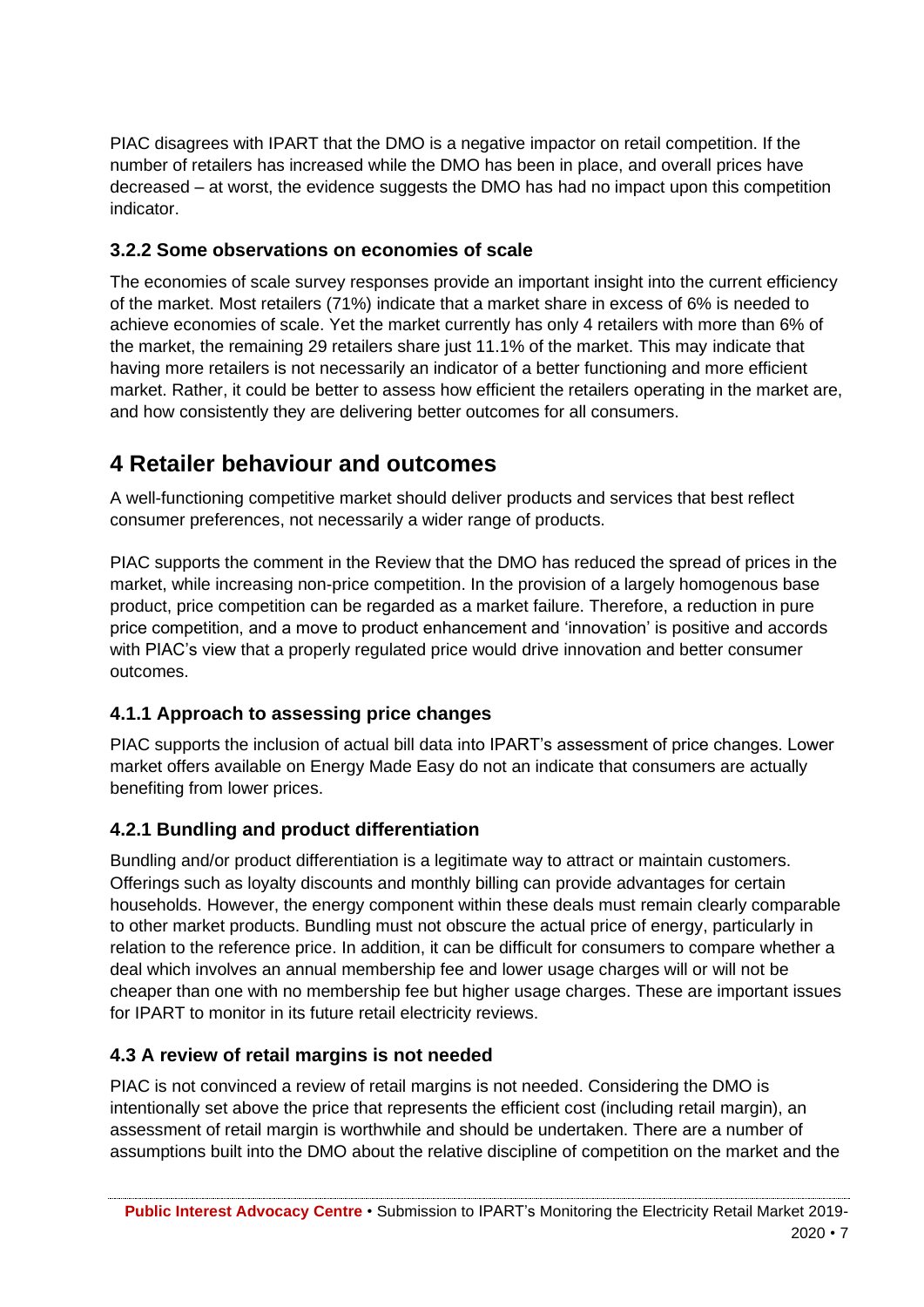prices and margins of retailers. These assumptions are not a given, and monitoring should include an objective examination of actual margins. This is particularly important in assessment of the appropriate level of the DMO, and its success or otherwise, in enabling fairer prices for households.

# <span id="page-11-0"></span>**5 Consumer behaviour and outcomes**

## <span id="page-11-1"></span>**5.1 Most customers are on market offers, 5.2 Switching has declined slightly and 5.2.1 Less reward for switching**

PIAC offers some additional context for IPARTs comments on switching and what it may mean for consumer outcomes.

As an essential service, households should be able to receive a reasonable, affordable energy deal without having to be 'engaged' in a way that requires ongoing monitoring of available deals, detailed understanding and comparison of complex deals, and regular switching. Even when significant financial penalty is involved, many consumers have consistently demonstrated a preference not to engage through ongoing market comparison and switching.

PIAC contends that a wider perspective of engagement, beyond comparison and switching, is required. Nicholls et al found that whilst many households are disinterested in the energy market, they are interested in energy<sup>6</sup>. This indicates the energy community should broaden its understanding that 'engaged' means more than switching retailers. They write:

Unengaged or deliberately disengaged does not mean householders are always disinterested – disengagement from energy market, tariff and energy businesses occurs alongside interest in other aspects of energy including:

- energy policy responses to address affordability, reliability and environmental impacts of energy
- ensuring health, comfort and productivity in the home
- improving the energy efficiency of Australia's housing
- adoption of new energy technologies (e.g. automation, demand response and distributed energy generation)<sup>7</sup>

The success of the DMO and its potential impact upon switching should be viewed from a more holistic perspective, where:

- The DMO has lowered prices overall, and narrowed the spread closer to efficient/fair prices.
- The DMO has ensured that those not switching are not required to in order to get a fairer offer.
- There is still a wide range of market players offering different products.
- Those that switch can express a preference by getting a different deal that suits their needs.

<sup>6</sup> Nicholls L, Arcari P, Glover A, Martin R & Strengers Y. *Engaging households towards the Future Grid: experiences, expectations and emerging trends*, Centre for Urban Research, RMIT University, Melbourne, 2019, 4. Available at [https://cur.org.au/cms/wp-content/uploads/2019/03/future-grid](https://cur.org.au/cms/wp-content/uploads/2019/03/future-grid-homes-household-report-final-1-1.pdf)[homes-household-report-final-1-1.pdf](https://cur.org.au/cms/wp-content/uploads/2019/03/future-grid-homes-household-report-final-1-1.pdf)

<sup>7</sup> Ibid, 27.

<sup>8</sup> • **Public Interest Advocacy Centre** • Submission to IPART's Monitoring the Electricity Retail Market 2019-2020